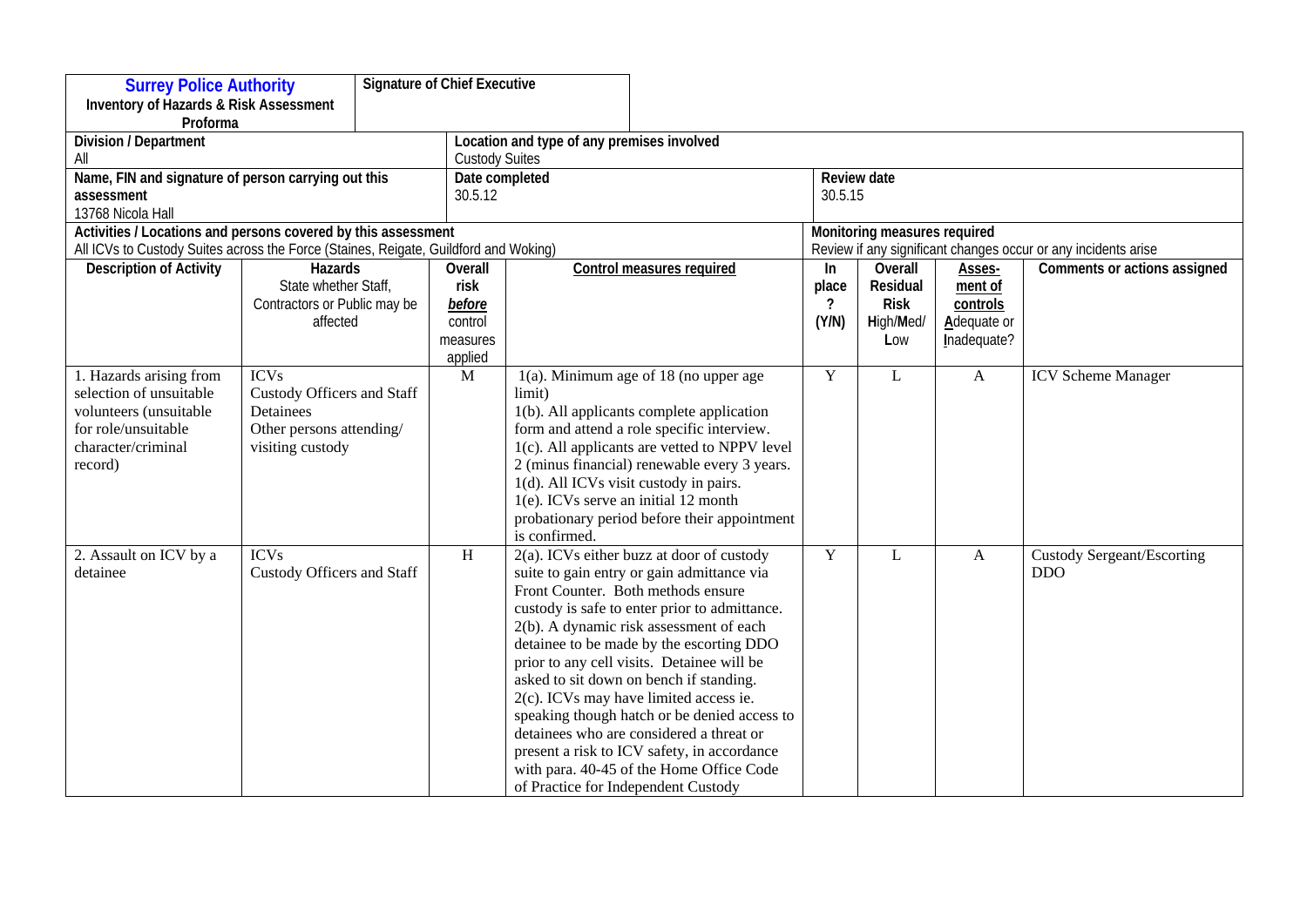| 3. Injury to ICV through<br>being used as a hostage  | <b>ICVs</b><br><b>Custody Officers and Staff</b>                                                       | $\, {\rm H}$ | Visiting.<br>2(d) ICVs must be assigned an Escorting<br>Officer to accompany them at all times<br>whilst in the custody suite<br>$2(e)$ . ICVs always visit in pairs and <b>must</b><br>never make physical contact with a detainee<br>(e.g. handshake) or give detainees any items.<br>$2(f)$ . When ICVs are speaking to detainees<br>the Escorting Officer must ensure that the<br>ICVs remain in their sight but, where<br>practicable, out of hearing of any<br>discussions.<br>$2(g)$ . ICVs must stay within close proximity<br>to the cell doorway and detainees should be<br>encouraged to stay seated for the duration of<br>the visit.<br>2(h). Under no circumstances should the cell<br>door be closed.<br>ICVs must adhere to the advice of the<br><b>Custody Sergeant and Custody Staff at all</b><br>times to ensure their safety.<br>3(a). All detainees searched in accordance<br>with PACE prior to detention being | Y | L            | A | <b>Custody Sergeant/Escorting</b><br><b>DDO</b> |
|------------------------------------------------------|--------------------------------------------------------------------------------------------------------|--------------|----------------------------------------------------------------------------------------------------------------------------------------------------------------------------------------------------------------------------------------------------------------------------------------------------------------------------------------------------------------------------------------------------------------------------------------------------------------------------------------------------------------------------------------------------------------------------------------------------------------------------------------------------------------------------------------------------------------------------------------------------------------------------------------------------------------------------------------------------------------------------------------------------------------------------------------|---|--------------|---|-------------------------------------------------|
|                                                      |                                                                                                        |              | authorised (where practicable).<br>3(b). Cells checked before placement of<br>detainee ensuring that there are no hazards<br>or potential weapons.<br>3(c). ICVs are advised not to take<br>unnecessary items into cells (i.e keys,<br>handbags). These should be left at the<br>Custody desk.<br>All control measures at hazard 2 also apply.                                                                                                                                                                                                                                                                                                                                                                                                                                                                                                                                                                                         |   |              |   | <b>ICV Scheme Manager</b>                       |
| 4. Infestation or infection<br>caught from detainees | <b>ICVs</b><br>Custody Officers and Staff<br>Detainees<br>Other persons attending/<br>visiting custody | $\, {\rm H}$ | 4(a). ICVs may be denied access as per<br>control measure $2(c)$ if a detainee is thought<br>to be contagious/infectious.<br>4(b). ICVs must never make physical<br>contact with a detainee (e.g. handshake).<br>4(c). ICVs must not enter cells prior to, or<br>whilst they are being fumigated.                                                                                                                                                                                                                                                                                                                                                                                                                                                                                                                                                                                                                                      | Y | $\mathbf{L}$ | A | Custody Sergeant and staff                      |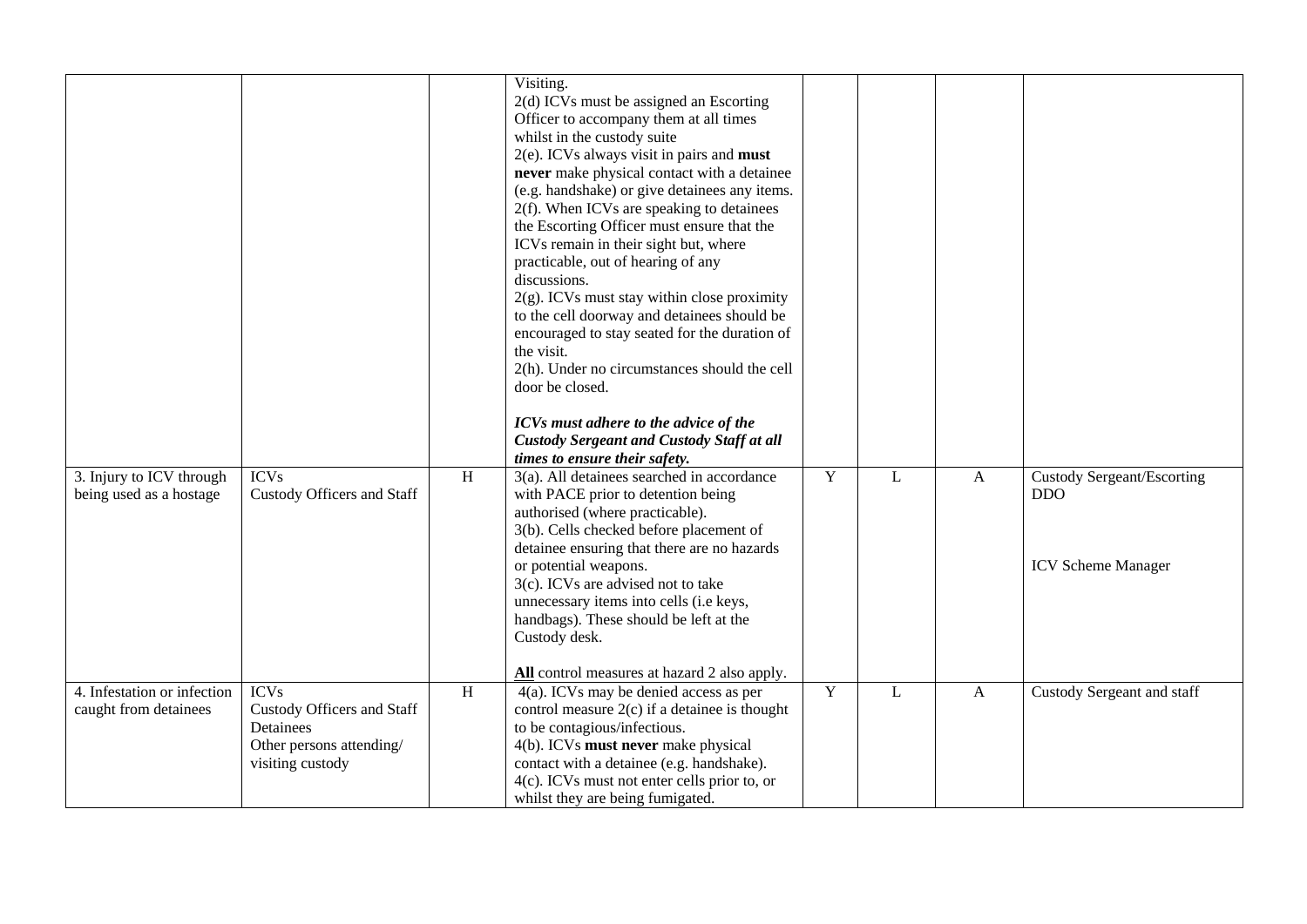| 4. (cont'd)                                                      |                                            |              | 4(d). Local procedures must be adhered to in<br>relation to clinical waste, sharps,<br>contaminated clothing, laundry, 'normal'<br>and 'soiled' cleaning of cells by approved<br>contractors.<br>4(e). ICVs must avoid contact and not<br>become involved in procedures outlined in<br>$4(d)$ above.                                                                                                                                                                                                                                                                                                                                                                                                                                                                                                                                                                                                                                                                           |             |   |              |                                                      |
|------------------------------------------------------------------|--------------------------------------------|--------------|--------------------------------------------------------------------------------------------------------------------------------------------------------------------------------------------------------------------------------------------------------------------------------------------------------------------------------------------------------------------------------------------------------------------------------------------------------------------------------------------------------------------------------------------------------------------------------------------------------------------------------------------------------------------------------------------------------------------------------------------------------------------------------------------------------------------------------------------------------------------------------------------------------------------------------------------------------------------------------|-------------|---|--------------|------------------------------------------------------|
| 5. Physical hazards,<br>slips, trips, falls or<br>general injury | All persons attending/<br>visiting custody | $\mathbf{M}$ | 5(a). Refer to Force Risk Assessment for<br>Custody and Custody SOP.<br>5(b). All Custody Staff to report any<br>faults/defects/potentially hazardous<br>conditions relating to fixtures, fittings,<br>equipment etc. immediately to the Custody<br>Sergeant and Property Services as<br>appropriate. ICVs are encouraged to do the<br>same.                                                                                                                                                                                                                                                                                                                                                                                                                                                                                                                                                                                                                                   | $\mathbf Y$ | L | $\mathbf{A}$ | Custody Sergeant and staff                           |
| 6. Injury to ICV during<br>affray alarm/emergency                | <b>ICVs</b><br>Custody Officers and Staff  | $\mathbf{M}$ | 6(a). ICVs to be advised of local procedures<br>in relation to affray alarms and emergencies<br>on first visit to custody.<br>6(b). ICVs must be of good mobility, sight<br>and hearing and have good spatial awareness<br>in order to remove oneself to an area of<br>safety in the event of an alarm or<br>emergency.<br>6(c). ICVs who obtain an injury or<br>impairment must remove themselves from<br>the visiting rota and should not carry out<br>ICV visits until they have returned to full<br>mobility.<br>6(d). In accordance with the Force Risk<br>Assessment for expectant mothers, new and<br>expectant mothers will not be permitted to<br>custody.<br>6(e) In the event of an affray alarm being<br>activated or in the event of an emergency,<br>ICVs must follow the instructions of their<br>Escorting Officer and the Custody Sergeant.<br>6(f) ICVs must never attempt to assist<br>custody staff in restraining or otherwise<br>controlling a detainee. | $\mathbf Y$ | L | $\mathbf{A}$ | <b>Custody Sergeant</b><br><b>ICV Scheme Manager</b> |